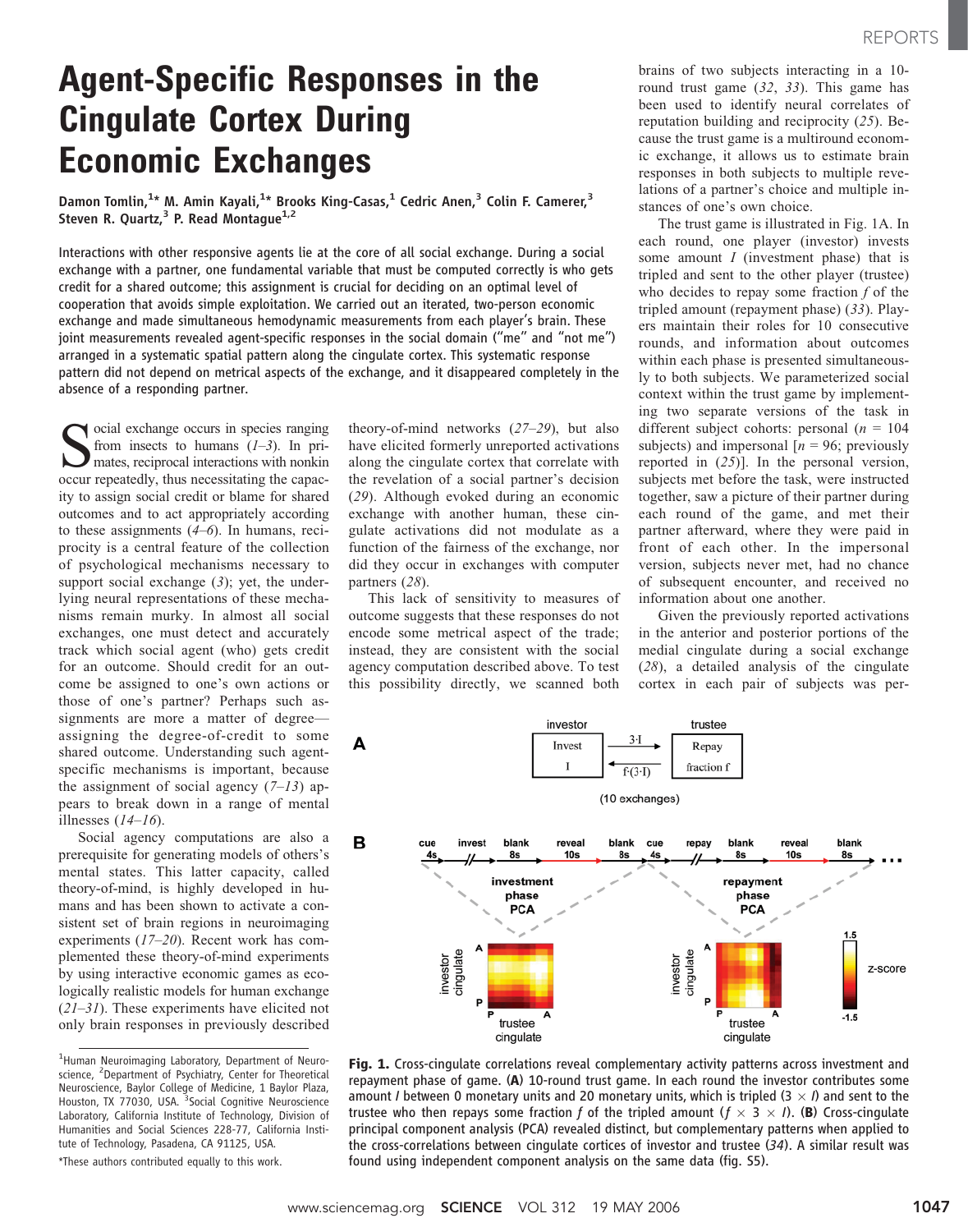## REPORTS

formed. We segmented the medial cingulate and the surrounding paracingulate cortex into separate spatial domains (33), computed cross-cingulate and cross-paracingulate correlation matrices for different lags in each phase of the task (investment phase and repayment phase), and carried out temporal principal component analysis (PCA) on the resulting three-dimensional correlation matrix (Fig. 1B) (34, 35). Analysis yielded complementary spatial patterns for cingulate cortices (Fig. 1B)—that is, patterns of activation in one phase were transposed across role when analysis was performed for the other phase. Similar results were found using independent component analysis (ICA) on the cross-cingulate correlation matrix (fig. S5) (33).

The cross-cingulate analysis led us to examine the hemodynamic time series in each cingulate segment. This region-of-interest analysis revealed three distinct response types (Fig. 2A). The first followed the submission of a subject's own decision (unimodal "own"dominated response); the second followed the visual presentation of a partner's decision (unimodal "other"-dominated response). This is a remarkable finding, because visual presentation of the subject's own decision elicited little response in the cingulate cortex. The third response type was bimodal, yielding approximately equal responses after submission of one's own decision and revelation of the partner's decision. However, the peak amplitude of these distinct response types was not uniform across the anteriorposterior axis of the cingulate. Instead, they displayed a systematic spatial variation that was complementary across the basic response types ("own" and "other"). Specifically, the submission of one's own decision elicited maximal activation in middle cingulate regions (Fig. 2A, segment G), whereas viewing the revelation of a partner's decision yielded maximal activation in anterior and posterior cingulate (an example of an anterior response is shown in Fig. 2A, segment K). This result was in stark contrast to the results of the paracingulate analysis, which indicated that, although the dorsal anterior cingulate cortex was highly activated during the experiment, there was no spatial selectivity for either stimulus. In fact, the dorsal anterior cingulate cortex responded strongly to the submission of decisions and the revelation of partner choices, and it was the only paracingulate region significantly activated by either (fig. S6) (33).

The distinct response types and the systematic spatial variation of peak amplitudes across the anterior-posterior axis disappeared completely in motor control ( $n = 15$ ; Fig. 2C) and sensory control experiments ( $n = 17$ ; Fig. 2E) not involving exchange with another agent (33). In the motor control, subjects

reiterated the motor responses of randomly selected investors. We applied the same region-of-interest analysis to the control data (Fig. 2 and fig. S2). Statistical comparison of responses in each of the cingulate domains showed that responses differed significantly between the normal trust task and the control tasks (33). In particular, no significant re-

sponse was present in the middle cingulate (Fig. 2C), ruling out the possibility that middle cingulate activation in the trust game was the result of motor activity produced by button tapping. In the sensory control, partner reveal screens from the trust game were viewed passively by a separate cohort of subjects ( $n = 17$ ). Because partner reveal screens



Fig. 2. Agent-specific responses and their pattern disappear outside of economic exchange. (A) Calculation of response pattern diagrams. Traces are the average magnetic resonance (MR) signal during subject decision phases (magenta lines) and during partner decision phases (black lines); error bars represent the standard error of the mean ( $n = 200$  subjects). To compute the magnitude of responses to submitting a decision, MR values were selected from the time of peak response and the peak's two flanking points (teal boxes). These values, when averaged, represent the responsiveness of a segment to the submission of the decision. This measure was performed for all segments, and a pseudo color image was produced, as depicted in Figs. 2 and 3. For responses to partner reveal screens, MR values corresponding to the peak activity after screen onset and the peak's two flanking points (red boxes) were averaged and compiled into a similar pseudo color map. (B) The average response to submitting a decision is shown for subjects playing the linked trust game ( $n = 200$ ), and a predominance of the middle cingulate is apparent. (C) Average response profile to submitting decisions in the unlinked motor control experiment ( $n = 15$ ). No significant differentiation was observed across the cingulate of subjects in this task, but response levels in the middle cingulate were significantly different than those in the linked trust game ( $P = 0.00001$ ). (D) Subjects from the linked trust experiment ( $n = 200$ ) demonstrate the average response to viewing a social partner's decision. The predominance of responses in the anterior and posterior poles of the cingulate is apparent in this group. (E) Average response to viewing screens in the unlinked visual control experiment ( $n = 17$ ). No significant differentiation was observed across cingulate domains, but responses in both anterior and posterior regions were significantly different than those in the linked trust game ( $P < 0.01$ ). Maximum activation in (B) and (C) is 0.21% change in MR signal; maximum activation in (D) and (E) is 0.12%; minimum activation for each is 0.00%.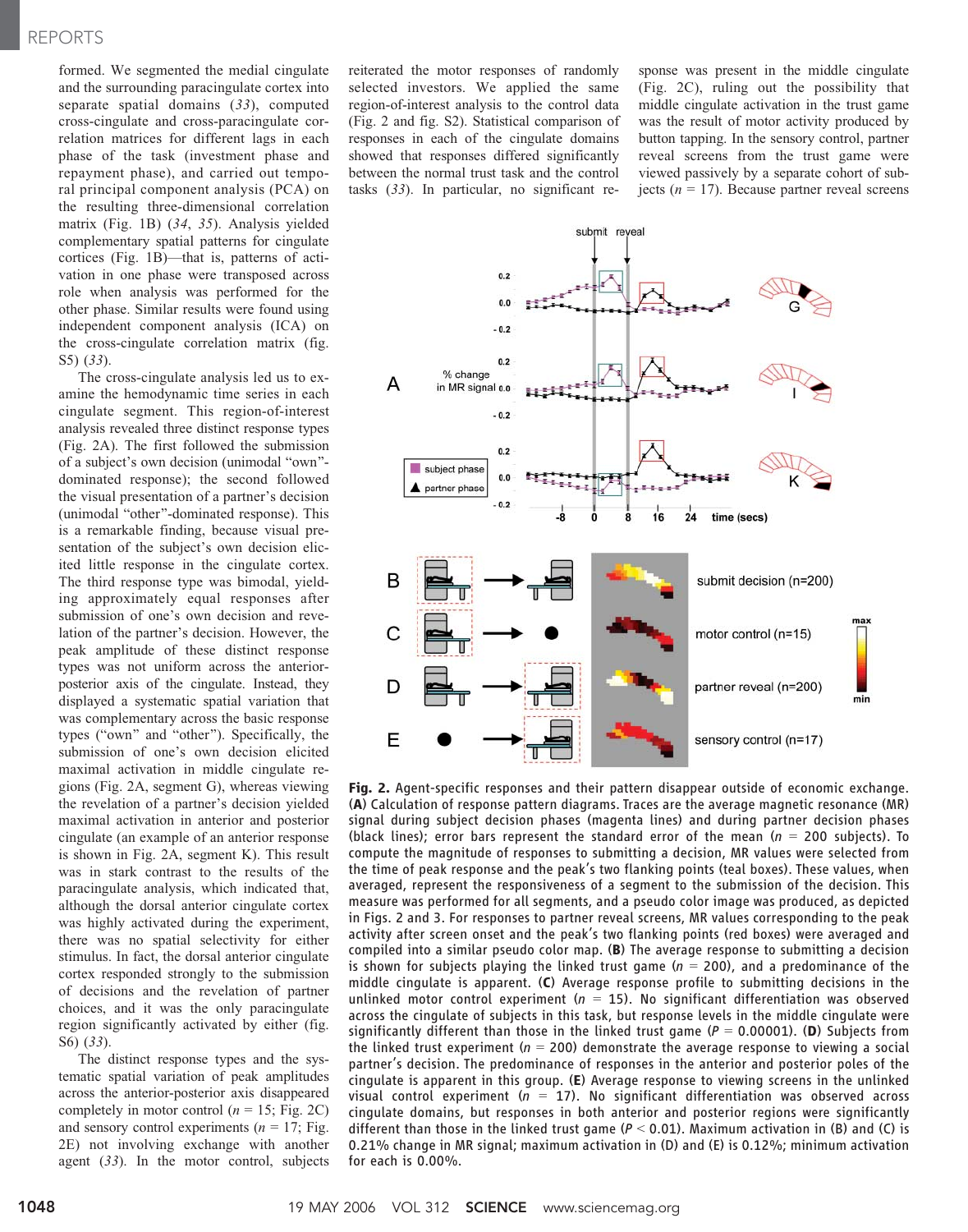in the trust game had novel content and had been generated by an external agent, we could not use the original data set to separate responses to social or novel stimuli. Thus, subjects in the sensory control task were informed that their compensation depended on money shown under the "gave" label on the screen, but were not told about the social task from which this screen was derived (fig. S1). This manipulation was performed so that a screen's content still held novel and valuable information, but was devoid of social interaction. In each of the 11 cingulate domains, BOLD responses after each of 10 outcome screens did not resemble those obtained during the analogous presentation in the linked experiment (Fig. 2E and fig. S3). There was no systematic spatial variation in response amplitudes across the cingulate gyrus. To verify that motor control and sensory control effects were not due to the smaller number of subjects involved in the control manipulations, we confirmed this finding by using random samples of the existing 200-subject database (fig. S3).

Fig. 3. Cingulate pattern of "me" and "not me'' remains constant across a range of variables. All responses to decision submission are shown in the left column, whereas those responses to partner reveal screens are shown in the right column. With the exception of the reciprocity and amount diagrams, all responses were averaged across rounds before compilation. Rows labeled ''Personal'' and ''Impersonal'' separate activity across social context: the personal  $(n =$ 104 individuals) and impersonal ( $n = 96$  individuals) tasks. Rows labeled ''Investors'' and ''Trustees'' demonstrate the consistency of the responses across the two different roles ( $n = 100$ for each). Rows labeled ''Males'' and ''Females'' demonstrate that these responses do not differ

The results provide strong support for three new findings: (i) agent-specific response types localized on the medial bank of cingulate cortex, (ii) a systematic spatial variation of each response type across the anterior-posterior axis of cingulate cortex, and (iii) a dependence of both signals on the presence of a responding agent. Despite the relative simplicity of this economic exchange game, other variable(s) related to this task may have been the underlying cause of the different response types, the spatial variation across the cingulate, and the difference in response to visual revelation of one's own decision and one's partner's decision. However, the different response types and their systematic but complementary spatial variation across the cingulate did not change as a function of a range of dimensions (Fig. 3). The most dramatic dimensions tested in Fig. 3 are reciprocity and social context (personal versus impersonal). In previously published work, reciprocity, expressed as degree of tit-for-tat behavior across rounds, acted as a powerful behavioral signal to one's partner and elicited strong, measurable neural correlates (25). Yet,



across gender ( $n = 100$  for each). Rows labeled "Small amount" and "Large amount" show that these patterns do not depend upon the amount of resource sent or received by the player (upper 25% versus lower 25% of payments;  $n = 454$  and 161, respectively). Finally, the rows labeled "Positive," "Neutral," and ''Negative'' reciprocity depict responses across different valences of a behavioral variable of already known interest (25). These diagrams correspond to average BOLD responses to positive (values  $> 0.1$ ;  $n = 377$  choices), neutral (-0.1  $\le$  values  $\le$  0.1; n = 865 choices), and negative (values  $\le$  -0.1; n = 458 choices) values of the reciprocity index. Left column maximum is 0.25% change in MR signal; right column maximum is 0.16%; minimum activation for both is 0.00%.

as illustrated in Fig. 3 (bottom three rows), differences in reciprocity had no effect on the response types or on their spatial variation along the cingulate. The same result held for the difference in social context (personal,  $n = 104$ ; impersonal,  $n = 96$ ), where prior exposure to one's partner, the sight of their picture in each round, and the knowledge of an imminent encounter afterward had no effect. Likewise, no differences were observed when comparing subject role (investor or trustee), sex of subject, or amount of money sent or received.

Using an iterated economic exchange task, we found two distinct response types along the cingulate cortex consistent with agent-specific responses that signal "me" and "not me," Rather than residing in strictly demarcated functional zones, these complementary responses types exhibited smooth transitions across the entire medial bank of the cingulate gyrus. It is difficult to probe the extent to which a subject is considering outcomes for oneself or a social partner; individuals in a social exchange must necessarily model the actions of both agents as decisions are made and revealed. Despite this obstacle, the pattern of activation observed in these data was clearly sensitive to which participant was responsible for a given action. The response types and their variation through the tissue space disappeared in control experiments where money sent, actions taken, and money received were matched to those experienced during the normal multiround exchange (Fig. 2 and fig. S3) (35). These controls provide strong evidence that the response types were due to neither motor and premotor responses nor to sensory responses to outcome screens.

One question deserves separate consideration: Did the reveal screens generate simple surprise or novelty responses along cingulate that were not related to the social element of the exchange? Although this reasonable interpretation is possible, the control experiments suggest otherwise. The response pattern along the cingulate disappeared in the control experiments where subjects received stimuli that were visually identical to those in the trust game and were composed of novel, rewardrelated information. This manipulation used novel stimuli with economically meaningful content to probe the reveal response and showed neither an "other" response anywhere along the cingulate nor the spatial variation so prominent in the linked trust task. We take these data as strong support that the responses observed in the linked trust game were not the mere result of surprising content.

The response types and their spatial variation along the cingulate were remarkably stable to a range of manipulations. They survived the personal and impersonal treatments, did not change as a function of the reciprocity (a variable previously shown to be the major behavioral signal in this game) (25), and were not